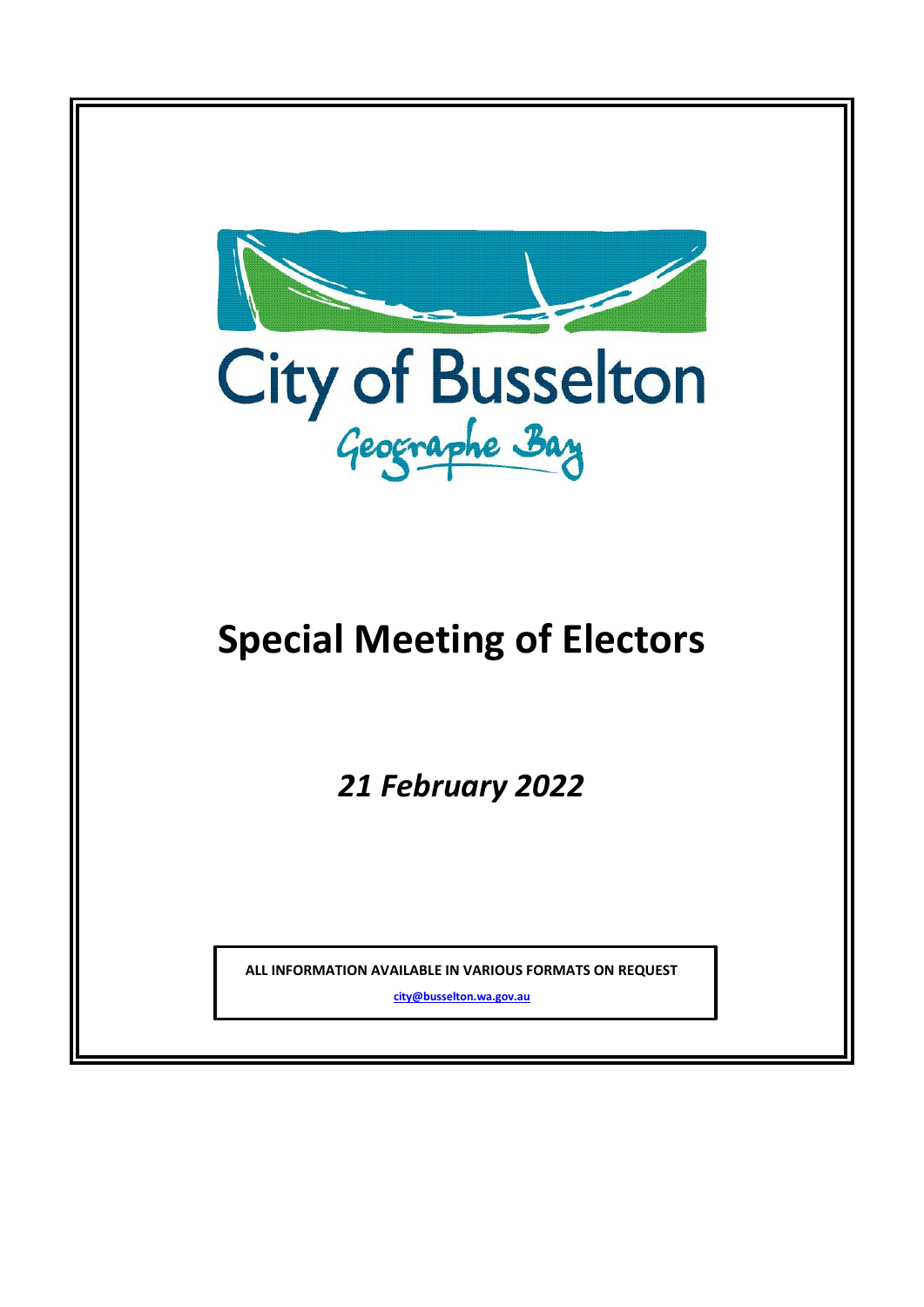### **CITY OF BUSSELTON**

### **MEETING NOTICE AND AGENDA – 21 FEBRUARY 2022**

#### **TO: THE MAYOR AND COUNCILLORS**

**NOTICE** is given that a Special Meeting of Electors will be held Churchill Park, Brown St, Busselton on Monday, 21 February 2022, commencing at 5.30pm (Special Meeting of Electors).

Your attendance is respectfully requested.

#### **DISCLAIMER**

Statements or decisions made at Council meetings or briefings should not be relied on (or acted upon) by an applicant or any other person or entity until subsequent written notification has been given by or received from the City of Busselton. Without derogating from the generality of the above, approval of planning applications and building permits and acceptance of tenders and quotations will only become effective once written notice to that effect has been given to relevant parties. The City of Busselton expressly disclaims any liability for any loss arising from any person or body relying on any statement or decision made during a Council meeting or briefing.



**MIKE ARCHER**

#### **CHIEF EXECUTIVE OFFICER**

18 February 2022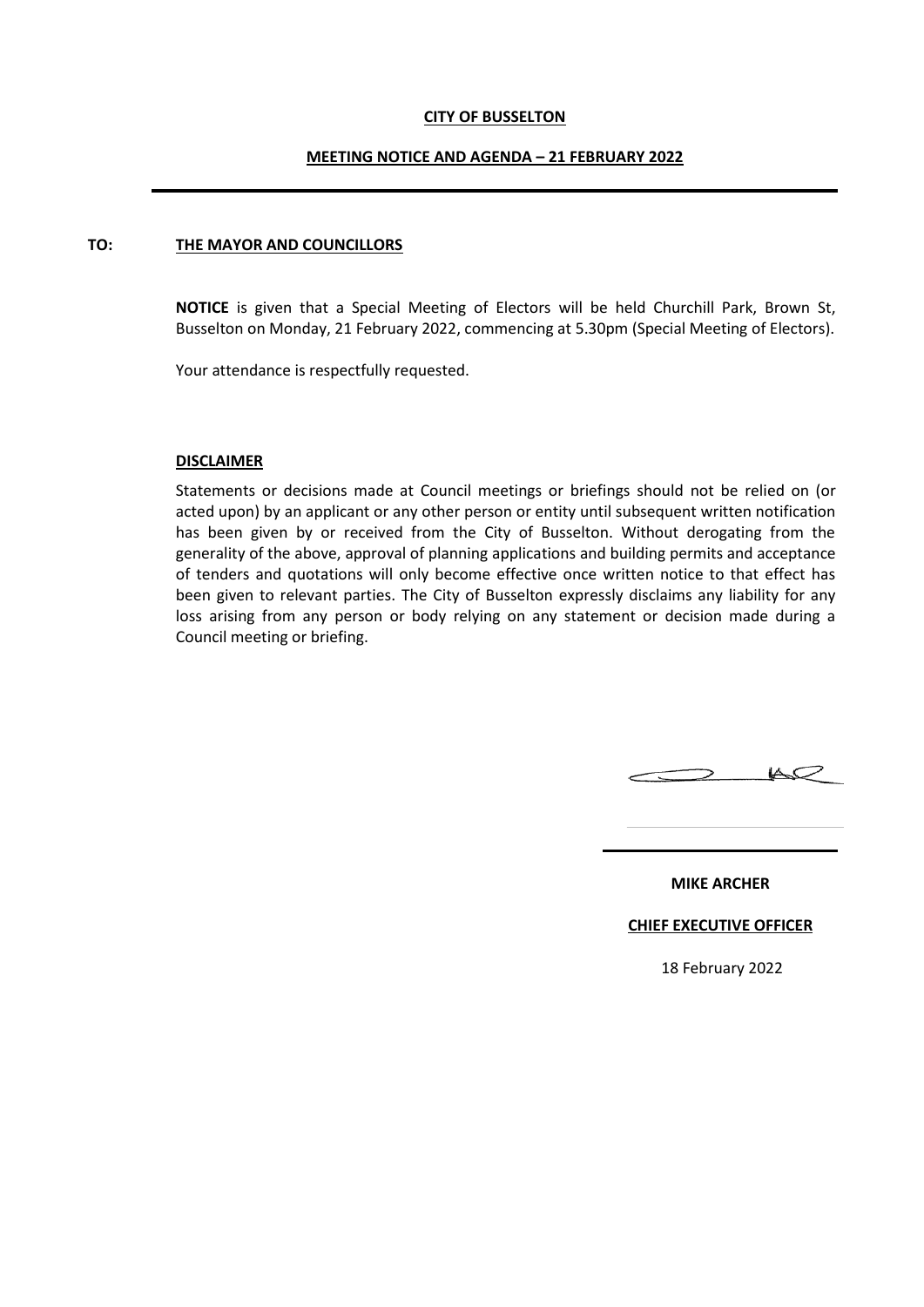### **CITY OF BUSSELTON**

# AGENDA FOR THE SPECIAL MEETING OF ELECTORS MEETING TO BE HELD ON 21 FEBRUARY 2022

## **TABLE OF CONTENTS**

| <b>ITEM NO.</b> | <b>SUBJECT</b><br><u> 2000 - Jan James James Jan James James James James James James James James James James James James James Jam</u> | <b>PAGE NO.</b> |
|-----------------|----------------------------------------------------------------------------------------------------------------------------------------|-----------------|
| 1.              |                                                                                                                                        |                 |
| 2.              |                                                                                                                                        |                 |
| 3.              |                                                                                                                                        |                 |
| 4.              |                                                                                                                                        |                 |
| 5.              |                                                                                                                                        |                 |